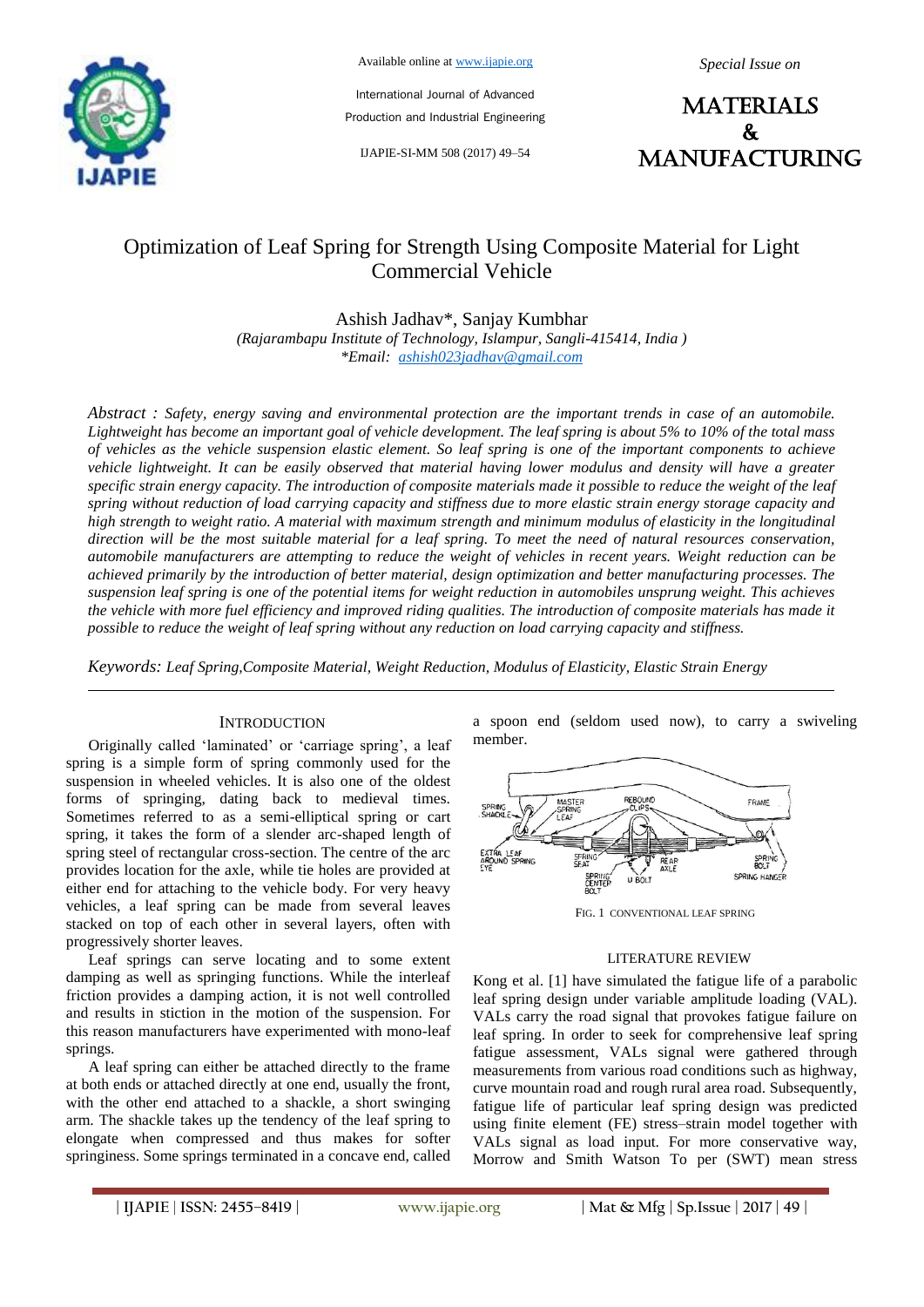#### *Ashish Jadhav and Sanjay Kumbhar International Journal of Advanced Production and Industrial Engineering*

correction methods were also applied. The results indicate that fatigue life of leaf spring is lowest during rough road mission, followed by curve mountain road and smooth highway road respectively. Additional design modification to prolong the fatigue life of the parabolic leaf spring is compulsory. The road VALs has provided even more realistic fatigue life estimation of parabolic leaf spring design when compared to traditional controlled laboratory method. Parabolic leaf spring experiences repeated cyclic loading during operating condition. Fatigue life assessment of the parabolic leaf spring is a significant aspect during the component design stage.

Malaga et al. [2] have studied the replacement of multileaf steel spring with mono composite leaf spring. Suspension system in an automobile determines the riding comfort of passengers and the amount of damage to the vehicle. The main function of leaf spring assembly as suspension element is not only to support vertical load, but also to isolate road-induced vibrations. The behavior of leaf spring is complicated due to its clamping effects and interleaf contact etc. Since the composite materials have more elastic strain energy storage capacity and high strength-toweight ratio as compared to those of steel. It is possible to reduce the weight of the leaf spring without any reduction on load carrying capacity and stiffness. The design constraints were limiting stresses and displacement. Modeling and analysis of both the steel and composite leaf springs have been done using analysis software.

The introduction of composite materials was made it possible to reduce the weight of the leaf spring without any reduction on load carrying capacity and stiffness. Since, the composite materials have more elastic strain energy storage capacity and high strength-to-weight ratio as compared to those of steel. The introduction of fiber reinforced plastics made it possible to reduce the weight of a machine element without any reduction of the load carrying capacity.

Murathan et al. [3] have studied the fiber reinforced composite compared with steel leaf springs based on endurance rig tests. The conventional leaf springs, designed for the optimized performance together with safety factors, are made of steel. However, it is considered that the steel leaf springs are replaced by lighter ones in order to fulfill the specified requirements. Fiber reinforced composite materials with polymer based matrix offer a great potential for manufacturing leaf springs with lightweight, high mechanical and fatigue performance. Therefore, leaf spring manufacturers have great interest on those materials to replace steel parts with the composite ones and an increasing number of studies have been published in the literature in recent years. Leaf spring system affects the weight of the vehicle in addition to driving performance and security. Seeking materials, which are lightweight and high performance, instead of steel has been continued in recent years and it has been accelerated in last few years all over the world due to recent regulations. Composite materials have the highest potential to become an alternative candidate material for this purpose. In addition to their lightweight, composite materials are suited to manufacture leaf springs due to their excellent fatigue performance, higher corrosion

and chemical resistance and their process flexibility as compared to steel.

Abdul Rahim Abu Talib et al. [4] demonstrated that composite elliptical springs can be used for light and heavy trucks with substantial weight reduction. Suspension system is designed to provide both safety and comfort for the vehicle occupants. In this study, finite element models were developed to optimize the material and geometry of the composite elliptical spring based on the spring rate, log life and shear stress parameters.

Fiber-reinforced polymers have been vigorously developed for many applications, mainly because of the potential for weight savings. Other advantages of using fiberreinforced polymers instead of steel are: (a) the possibility of reducing noise, vibrations and ride harshness due to their high damping factors; (b) the absence of corrosion problems, which means lower maintenance costs; and (c) lower tooling costs, which has favorable impact on the manufacturing costs.

The shear stress was calculated for the composite elliptic spring model, and a different set-up was applied for 30 layer altogether at different fiber orientation angles. At 450, the stresses in the principal coordinates of an equal-layerthickness [±h] angle-layer laminate, under uniform axial loading as a function of the fiber orientation, are shown in Fig. 2, which represent the variation of the shear stress from 00 until 900. It appears the lowest shear stress occurs in the range from 200 to 600.

Mahmood and Rezaei [5] have studied methodology to obtain a spring with minimum weight that is capable of carrying given static external forces without failure The finite element results showing stresses and deflections verified the existing analytical and experimental solutions. Using the results of the steel leaf spring, a composite one made from fiberglass with epoxy resin is designed and optimized using ANSYS. Main consideration is given to the optimization of the spring geometry.. The design constraints were stresses (Tsai– Wu failure criterion) and displacements. The results showed that an optimum spring width decreases hyperbolically and the thickness increases linearly from the spring eyes towards the axle seat. Compared to the steel spring, the optimized composite spring has stresses that are much lower, the natural frequency is higher and the spring weight without eye units is nearly 80% lower.

Gary and Khoa [6] have studied the fundamentals of multi-leaf spring design as determined through beam theory offers a general perspective on how finite element analysis works. Additionally, the fundamentals of combining dissimilar materials require a basic knowledge of how the combined equivalent modulus affects the overall stiffness characteristics of multi-leaf design. By capturing these basic fundamentals into finite element modelling, an analysis of a steel-composite multi-leaf contact model relative to an idealized steel-composite multi-leaf model shows the importance of contact modelling. The results demonstrate the important differences between an idealized non-contact models relative to a complete contact model.

S. Rajesh et al. [7] showed that by properly selecting the % of reinforcement and its orientation it is possible to achieve higher order stiffness and consequently higher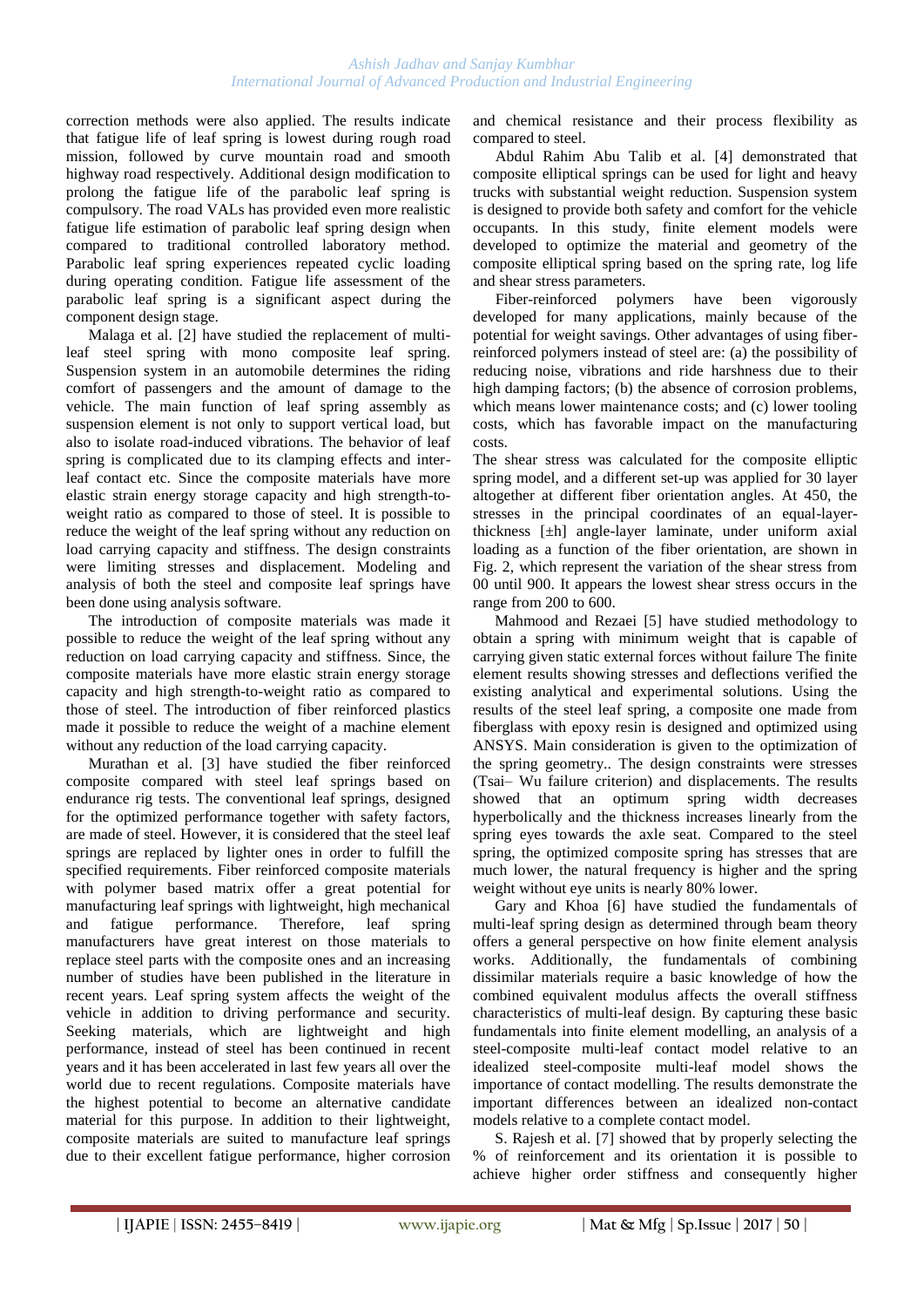#### *Ashish Jadhav and Sanjay Kumbhar International Journal of Advanced Production and Industrial Engineering*

natural frequency. In fact unlike homogenous metallic material. GFRP composite will exhibit increased stiffness with load application. When a seven leafs spring was replaced by mono composite leaf spring under the static condition of design parameters and optimization, appreciable weight-reduction was reported. The joint strength plays an important role in the functioning of leaf spring in vehicle suspension. Leaf springs were shaped by short, and long glass fiber reinforced polypropylene and unreinforced polypropylene and the joint performance in both static and dynamic conditions was assessed. This study illustrates that the possibility of replacing existing conventional steel-leaf spring by the leaf spring made by tailoring the layup of composite laminates. The dimensions of the existing conventional middle leaf (spring) of a commercial vehicle were chosen for the design and manufacture of die for moulding the composite leaves. Accordingly, suspension springs of composites of different layups with glass and carbon were fabricated and tested for flexure response. It is to be noted here that the cross sectional area of the composite leaf spring was the same as of the conventional leaf spring. By using universal testing machine, load per deflection and maximum load for each of the composite leaf springs were evaluated. The low frequency impact on the composite leafs was effected with a laboratory loading set-up in a milling machine. Experimental results indicated the superior flexure response of the hybrid composites and suggested possible alternative on comparison with the conventional spring.

Franklin and Edward [8] have investigated the traditional steel multi-leaf spring pack which has been a low cost widely utilized suspension system in vehicles for decades. Applications are typically load carrying orientated, from light trucks to heavy construction equipment. Improvements to the basic design in terms of stress reduction, fatigue resistance and significant weight reduction can be achieved through the cladding of composite material to the existing steel main spring. Testing was conducted using standard test methods where available to compare the durability of a standard Multi leaf Steel Pack to a Hybrid Mono Leaf Spring. The Hybrid Spring demonstrated significant improvements in the areas of ultimate deflection, fatigue and creep resistance. Testing to date confirms the benefit of the reduced stress in the outer most fibres that is an inherent feature of the Fiberglass Mono-leaf Hybrid Spring. In the areas of automotive fluid exposure the coating faired well, brake fluid causing the most degradation. The gravel meter testing when comparing painted composite to the elastomeric coating exhibited improved results.

Gulur and Sambagam [9] have studied increased interest of automobile industry in the replacement of steel spring with fiberglass composite leaf spring due to high strength to weight ratio.This research study aims to present a low cost fabrication of complete mono composite leaf spring and mono composite leaf spring with bonded end joints. Also, general study on the analysis and design. A single leaf with variable thickness and width for constant cross sectional area of unidirectional glass fibre reinforced plastic (GFRP) with similar mechanical and geometrical properties to the multi-leaf spring, was designed, fabricated (hand-layup technique) and tested. Computer algorithm using C-language

has been used for the design of constant cross-section leaf spring. The results showed that a spring width decreases hyperbolically and thickness increases linearly from the spring eyes towards the axle seat. The finite element results using ANSYS software showing stresses and deflections were verified with analytical and experimental results. The design constraints were stresses (Tsai-Wu failure criterion) and displacement. Compared to the steel spring, the composite spring has stresses that are much lower, the natural frequency is higher and the spring weight is nearly 85 % lower with bonded end joint and with complete eye unit.

J.P. Hou et al. [10] have described three designs of eye-end attachment for composite leaf springs. The material used is glass fibre reinforced polyester. Static testing and finite element analysis have been carried out to obtain the characteristics of the spring. Load– deflection curves and strain measurement as a function of load for the three designs tested have been plotted for comparison with FEA predicted values. The main concern associated with the first design is the delamination failure at the interface of the fibres that have passed around the eye and the spring body, even though the design can withstand 150 KN static proof load and one million cycles fatigue load. FEA results confirmed that there is a high inter laminar shear stress concentration in that region. The second design feature is an additional transverse bandage around the region prone to delamination. Delamination was contained but not completely prevented. The third design overcomes the problem by ending the fibres at the end of the eye section.

Mahadi and Hamouda [11] have investigated that the fiber type and ellipticity ratio significantly influenced the spring stiffness. After 1.15 million fatigue cycles, composite semi-elliptical suspension spring"s useful stroke is reduced. The relaxation of the composite elliptic spring found to be very sensitive to the compression rate. Among the chassis components, the first major structural application of fiberreinforced composites is the rear leaf spring; introduced first in 1981. For spring such as in cars or trucks, the service life would probably be based on a certain minimum level of stiffness. This study introduces a new composite semielliptical suspension spring by utilizing fiber reinforced composite strength in principal direction instead of shear direction. Three types of composites were tested. Typical behaviors of their compression, tension, torsion and cyclic tests are discussed in this research study.

Kueh and Faris [12] have studied the effects of material composition and its fiber orientation on the static and fatigue behaviors of leaf spring. The design constraints were bending stresses, deflection and fatigue life. Compared to the steel leaf spring, the designed composite spring has much lower bending stresses and deflections and higher fatigue life cycles. The reduction in unsprung weight can improve the riding quality and increase fuel efficiency significantly. Since fiber reinforced plastics (FRPs) composite material has a high elastic strain energy storage capacity, it is possible to use FRP material to replace the conventional multi-leaf steel spring in order to achieve weight reduction without any reduction of the load carrying capacity. Therefore, this research study is aimed at the design of optimized leaf spring where better stiffness and durability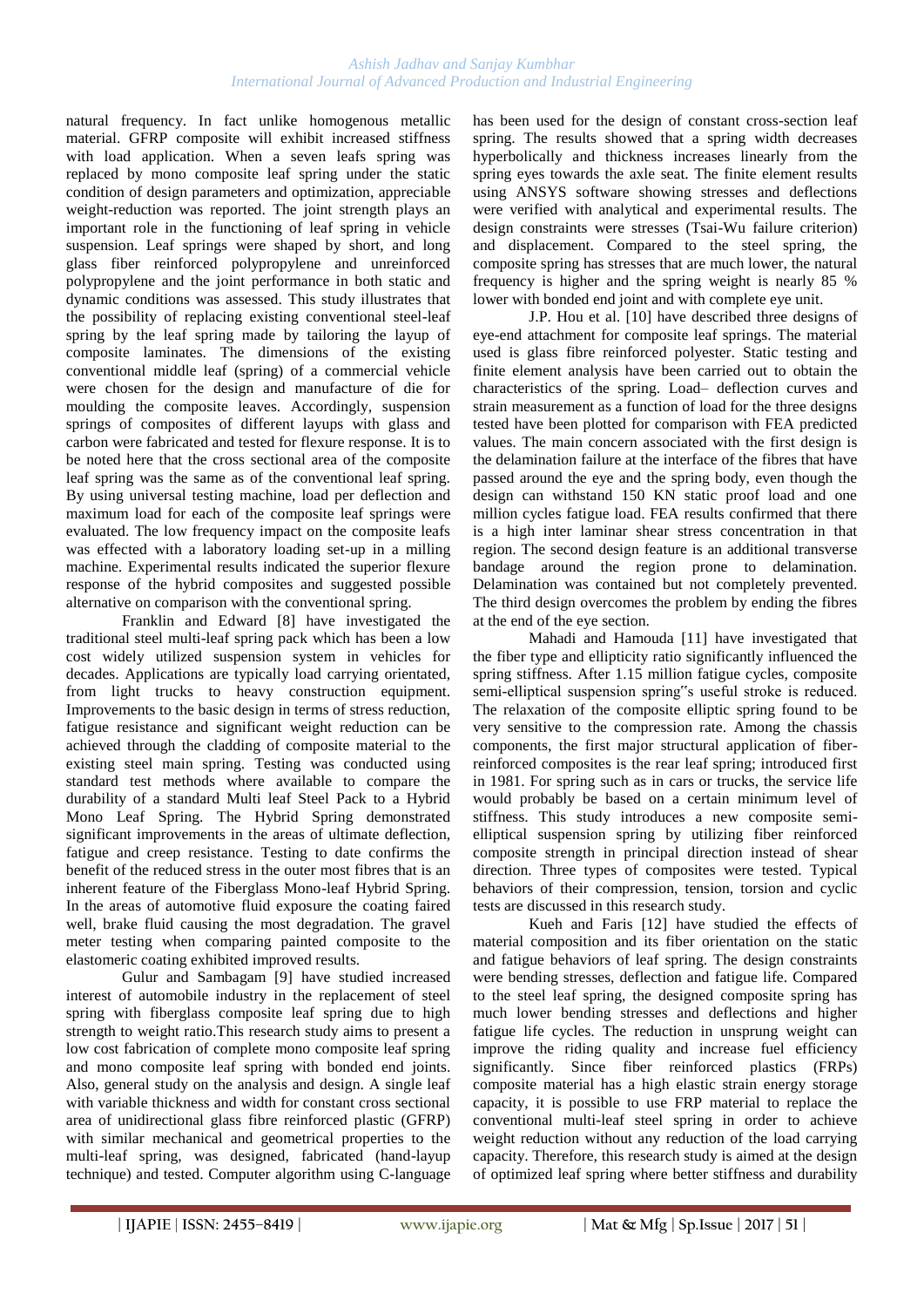represent the real advantages in the use of composite leaf spring. Also study has been done on static and fatigue behaviors of steel and composite multi-leaf spring using analysis software. The dimensions of an existing conventional leaf spring of a light commercial vehicle were used. The same dimensions were used to design composite multi-leaf spring for the two materials.

Jiashi Wang et al. [13] have studied the composite leaf spring with the rectangular cross section designed for the commercial vehicle and was analyzed by using the finite element software and the experimental tests had been conducted to confirm the finite element analysis. Weight reduction can be achieved primarily by the introduction of better material, design optimization and better manufacturing processes. Because of the higher strength-to-weight ratio, superior fatigue strength and excellent corrosion resistance, the fiber reinforce plastics (FRP) has shown increased interest in the replacement of steel spring. When the spring is made of FRP, such as E-Glass/Epoxy, the weight of the spring can reduce 60–70 %, which can leads to reduction of the unsprung weight. The reduction of the unsprung weight could help in achieving the vehicle with improved riding qualities and increased the fuel efficiency. Therefore, the using of composite leaf spring not only leads to the weight reduction, but also improves the riding qualities. In this study composite leaf spring with rectangle cross section with constant thickness and width is  $28 \times 80$  mm is designed for the Commercial vehicle with 15,000 N full load for one spring. The finite element (FE) method is used for the analysis of stress state, computation of numerical spring rate and the maximum load capacity. Meantime, for the validity of the designed spring, the experiment is conducted on the composite leaf spring fabricated by the hot molding process. The measured spring rate and the maximum load capacity are compared with the FE analysis results and it can be seen that the error is 1.56 % for the spring rate and 0.82 % for the maximum capacity load, and the main performances of fabricated composite leaf spring meet the designed requirements.

Ekbote et al. [14] have proposed to replace the existing steel spring with composite spring. With the results of the steel leaf spring, a mono leaf composite spring made & its geometry is optimized by finite element analysis. The design variables are the width and the thickness of the composite spring. The design constraints were stress and displacement. The objective was to obtain a spring with minimum weight capable of carrying intended static external force without failure. The optimized spring will have its width decreasing and thickness increasing hyperbolically from the spring eye towards the axle seat. An approximate spring model is assumed and its analytical solution is also presented. Compared to steel spring, the optimized composite mono leaf spring has much lower stress and the spring weight without eye units is nearly 65% lower than steel spring. This research study is aimed to develop a double tapered polymer fibre reinforced composite mono leaf spring to replace the existing nine leaf steel spring used in the rear suspension system of a small passenger vehicle (Ambassador car). The main consideration is given to the optimal design of the

composite leaf spring geometry by accommodating the installation constraints.

Stephan Krall and Richard Zemann [15] have investigated and compared three different composite leaf springs. The composite leaf spring design is calculated via classical lamination theory and the manufacturing was done by hand lay-up and autoclave. An important aspect for spring elements is the behavior at different thermal conditions. Therefore one of the test bodies was investigated at low temperature. At last the suitability of the analytical calculation of the Euler – Bernoulli beam theory was investigated and compared with the experimental results. In this research study the investigation of the dynamic behavior of composite leaf springs shell reveal the potential of such products. Another novelty for leaf springs is the use of CFRP instead of GFRP, which is the standard work piece material for this type of application. This situation is based on the higher breaking strain of glass fibres and the associated higher travel of the spring. Higher stiffness of carbon fibres would reduce the volume of the part in comparison to glass fibre thus leading to less weight. An important aspect is that except of the price for the raw material, there are no additional expenses for the processing of carbon fibres instead of glass fibres.

## CHARACHTERISTICS OF LEAF SPRING

- 1. The leaf spring acts as a linkage for holding the axle in position and thus separate linkage are not necessary. It makes the construction of the suspension simple and strong.
- 2. As the positioning of the axle is carried out by the leaf springs so it makes disadvantageous to use soft springs i.e. a spring with low spring constant.
- 3. Therefore, this type of suspension does not provide good riding comfort.
- 4. The inter-leaf friction between the leaf springs affects the riding comfort.
- 5. Acceleration and braking torque cause wind-up and vibration. Also wind-up causes rear end squat and nose diving.
- 6. The inter-leaf friction damps the spring's motion and reduces rebound, which until shock absorbers were widely adopted was a great advantage over helical springs.

The suspension leaf spring is one of the potential items for weight reduction in automobile as it accounts for 10-20% of the un-sprung weight. The introduction of composites helps in designing a better suspension system with better ride quality if it can be achieved without much increase in cost and decrease in quality and reliability. The relationship of the specific strain energy can be expressed as it is well known that springs, are designed to absorb and store energy and then release it slowly. Ability to store and absorb more amount of strain energy ensures the comfortable suspension system. Hence, the strain energy of the material becomes a major factor in designing the springs.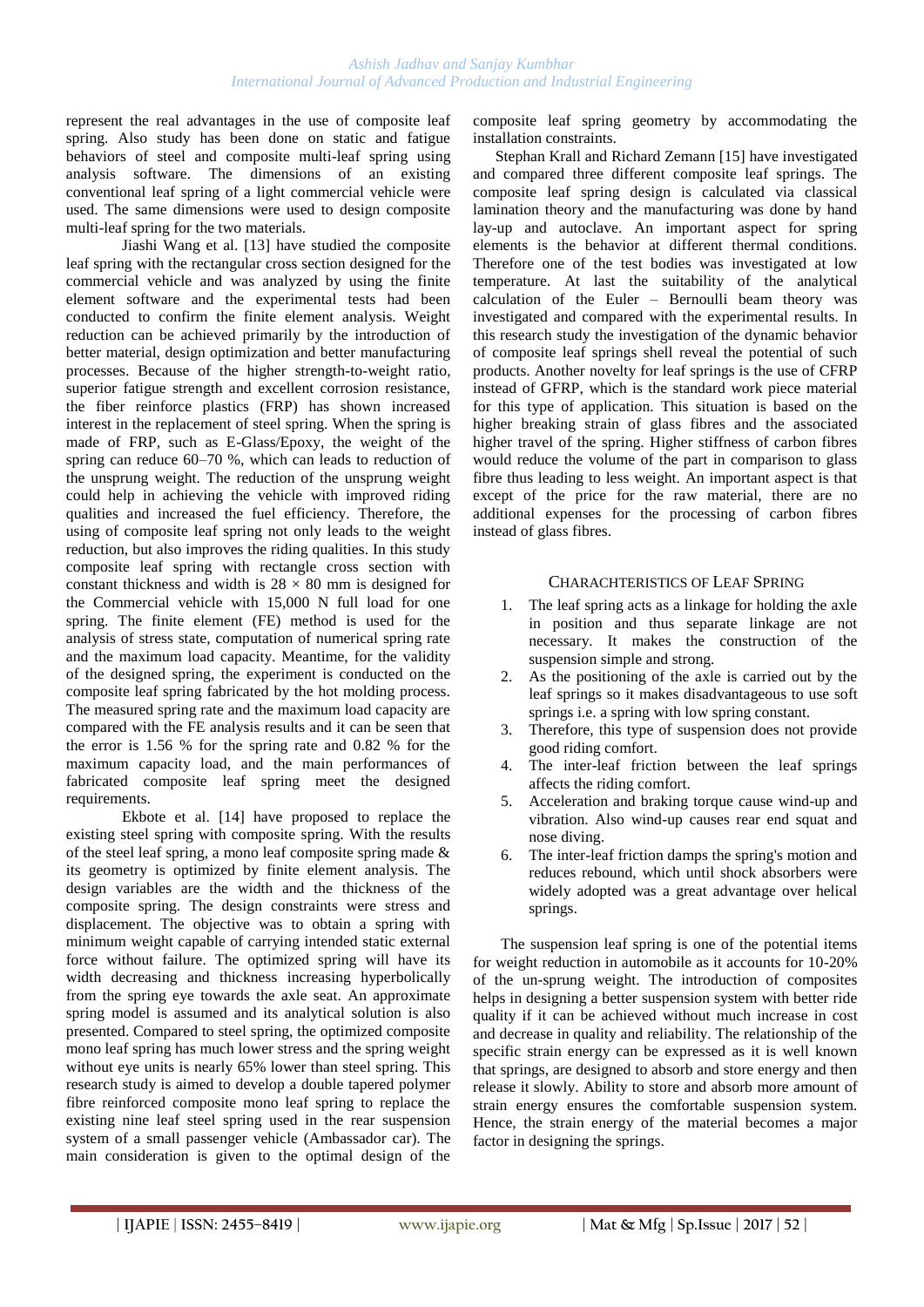The relationship of the specific strain energy can be expressed as,

U= $\sigma^2$ / 2ρE

Where,

σ is the strength in……… N/mm2

 $\rho$  is the density in……….. kg/mm3

E is the Young"s Modulus of the spring material……. MPa

#### SPRING STIFFNESS OF COMPOSITE SPRING

The rapid growth in utilization of composite materials and structures can be attributed to their properties which have achieved high performance and tailoring capability in aerospace and other engineering applications where maximum performance index and merit rating can be achieved. Further substantial growth is expected to be in the general commercial application sectors where the high strength and stiffness to weight ratios as well as the structural effectiveness can be of advantage.

Fibre reinforced composite springs have been considered as viable replacements for steel springs in the automobile industry [1]. The experimental leaf springs of Robertson et al. [2] and the Liteflex composite leaf spring of Frommann and Kirkham [3] represent some early investigations conducted by vehicle manufacturers for weight saving purposes. Theformer springs were tested both in the laboratory and on a Ford Econoline van and acceptable fatigue results were reported. The Liteflex springs were also found to be successful and have been applied in the front and rear suspensions of the Chevrolet Corvette. Although fibre reinforced plastic composites have higher energy storage capacity than steel, they have, in general, poor resistance against shear stresses. Thus, direct application of these materials in coil springs would require an increase in coil diameter. This may override the weight saving advantage of a composite coil spring over its steel counterpart. In order to overcome this disadvantage, the ""Sulcated Spring"" was introduced and the test data showed it to be a very promising concept [4,5]. At the same time, composite elliptic springs were also being studied [6]. Several elliptic spring elements constructed from unidirectional E-glass fibre reinforced epoxy tapes were mounted in series and tested in quasi-static compression. It was observed that the primary failure was due to interlaminar shear [7].

In order to utilise the high tensile strength of the fibre reinforced plastic in spring systems, which must functionin the same vertical deflection mode and within the same space of a steel coil spring, coil spring in braided carbon fibre reinforced plastics were developed by National Engineering Laboratory [8]. However, sophisticated braiding technique and equipment are of paramount importance. An analytical study using the energy method to evaluate the spring constants of elliptic composite rings was undertaken by Akasaka et al. [9]. Spring constants in the directions of the principal axes and for bending-shear and bending-torsion were measured for elliptic rings made of carbon fibre reinforced thermoplastics. Good agreement was obtained between experimental and the predicted results. Concurrently, the mechanical behaviour of composite cylindrical springs with mid-surface symmetry has been investigated [10]. The theory was developed on the basis of a linear elasticity, and the stress–strain distributions around the ring were evaluated. The spring constant in the diametrical direction was accurately predicted. Most recently, studies of the diametrical, Ky , the in-plane bending-shear, Kxy , and the

bending-torsional, Kxz, spring constants of filament wound composite circular rings were also investigated [11]. Closedform solutions from complementary strain energy were derived for the spring stiffness's of mid surface symmetric, 45 and 75 of odd numbers of covers E-glass/epoxy filamentwound, composite circular rings under unidirectional loading. A three-dimensional finite element analysis including the effects of transverse shear has also been applied to study the problem.

The diametrical stiffness and stress–strain characteristics of mid-surface symmetric, laminated woven circular springs with extended flat contact surfaces under uniform-endshortening loading configuration were investigated and verified by experimental testing [12]. In order to exploit fully the potential of composite springs with extended flat contact surfaces, it is necessary to characterize the spring constants in the other two directions and under different loading configurations. In the present work, a theory is developed from complementary strain energy and Castigliano"s second theorem to predict the spring stiffnesses of mid-surface symmetric, woven composite circular springs with extended flat contact surfaces under unidirectional line and surfaceloading configurations. A three-dimensional finite element model taking into consideration of transverse shear deformation effects has also been employed to investigate the mechanical characteristics of the candidate springs. The analytical and numerical results arE compared with experimental data. The relationships between the spring stiffnesses of woven composite springs with extended flat contact surfaces under different loading configurations and geometry are also illustrated.

### **CONCLUSIONS**

 In the recent studies it is found that a comparative study should be done between steel and composite leaf spring with respect to strength and weight. Above study shows that composite mono leaf spring reduces the weight of vehicle suspension system by 85% for different composite materials for e.g. E-Glass/Epoxy, 94.18% for Graphite/Epoxy, and 92.94 % for Carbon/Epoxy over conventional leaf spring. While the stresses in the composite leaf spring are much lower than that of the steel spring.

Observations made shows that compared to the steel leaf spring (9.2 kg) the optimized composite leaf spring without eye unit"s weights nearly 80% less than the steel spring. From the results, it is observed that the composite leaf spring is lighter and more economical than the conventional steel spring with similar design specifications. Adhesively bonded end joints enhance the performance of composite leaf spring for delamination and stress concentration at the end in compare with bolted joints.